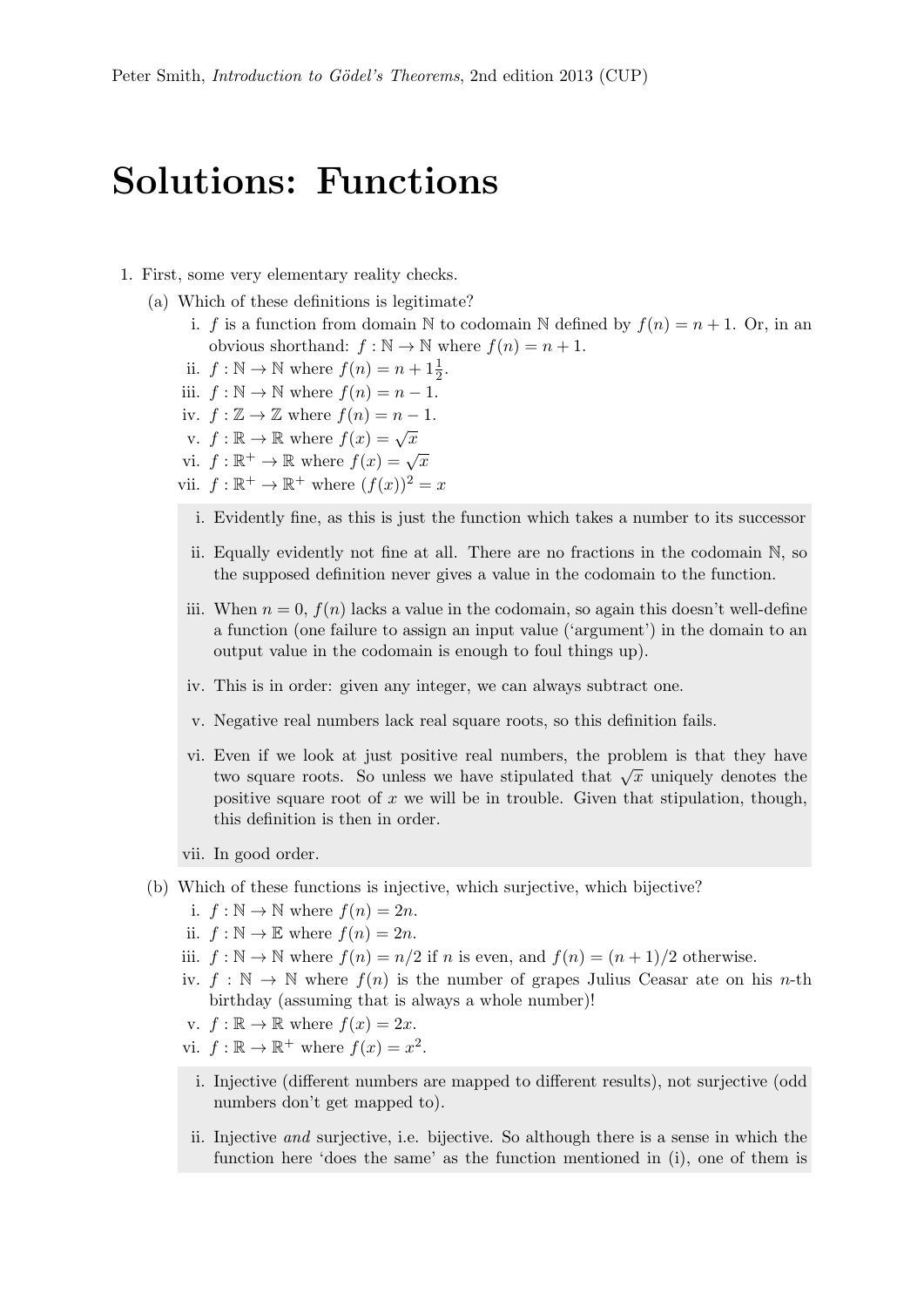surjective and the other isn't. We'll comment more about this sort of phenomenon below.

- iii. Surjective, not injective.
- iv. Not surjective (some numbers are not the numbers of grapes consumed by Caesar), not injective (eventually Caesar dies, and every post-mortem birthday is a day when the number of grapes consumed is zero)!
- v. Bijective.
- vi. Surjective (ever positive real has a square root, so is the square of some real), but not injective  $(x \text{ and } -x \text{ get mapped to the same value}).$
- (c) Let A be the set  $\{1,2,3\}$  and B be the set  $\{1,2\}$ :
	- i. How many functions  $f: A \to B$  are injective, how many surjective?
	- ii. How many functions  $f: B \to A$  are injective, how many surjective?
	- iii. How many functions  $f: A \to A$  are bijective?
		- i. None are injective (as at least two arguments in A will have to be mapped to the same value in B). How many distinct functions  $f: A \rightarrow B$  are there in total?  $2 \times 2 \times 2$  as there are two choices for every argument in A. Only two of the these functions,  $f_1(n) = 1$  for each  $n \in A$ , similarly  $f_2(n) = 2$  for each  $n \in A$ , are not surjective. So the other six must be.
	- ii. None are surjective. And for an injective function  $f: B \to A$ , the argument 1 can be mapped to a value in  $B$  three ways, and that always leaves two other possible different values to map 2 to: so that's six combinations in all. [Question: is the fact we got the same answer for the number of surjections  $f: A \rightarrow B$  and the number of injections  $f: B \to A$  an accident of our example?
	- iii. Again six! 1 can be mapped to any of three values, leaving two choices for 2, which fixes the value for 3.
- (d) In which cases are the functions  $f$  and  $g$  mentioned one and the same?
	- i.  $f : \mathbb{N} \to \mathbb{N}$  where  $f(n) = n(n+1)/2$ ;  $g : \mathbb{N} \to \mathbb{N}$  where  $g(n)$  is the sum of the first n natural numbers.
	- ii.  $f : \mathbb{N} \to \mathbb{N}$  where  $f(n) = n^2$ ;  $g : \mathbb{Z} \to \mathbb{Z}$  where  $g(n) = n^2$ .
	- iii.  $f : \mathbb{N} \to \mathbb{N}$  where  $f(n) = 2n$ ;  $g : \mathbb{N} \to \mathbb{E}$  where  $g(n) = 2n$ .
		- i. The same function.
	- ii. We have only said in the preamble what it is for functions  $f: A \rightarrow B$  and  $q: A \rightarrow$ B, with the same domains and codomains, to be identical. We said, in this case, functions are the same if they match arguments to values in the same way.

How do we extend this to the case where domains are different? The natural thing to say is that, as we expand a domain (from  $\mathbb N$  to  $\mathbb Z$ , say) we get more matching pairs *(argument, corresponding value)*, so – identifying functions by the matches they set up – we get different functions. In a slogan, then: "different domains, different functions". (An aside. If we think of functions intensionally, as rules, then we might be tempted to say that the same rule can be applied to different domains, so squaring natural numbers and squaring integers (positive and negative) involves the same function. But on second thoughts, is it really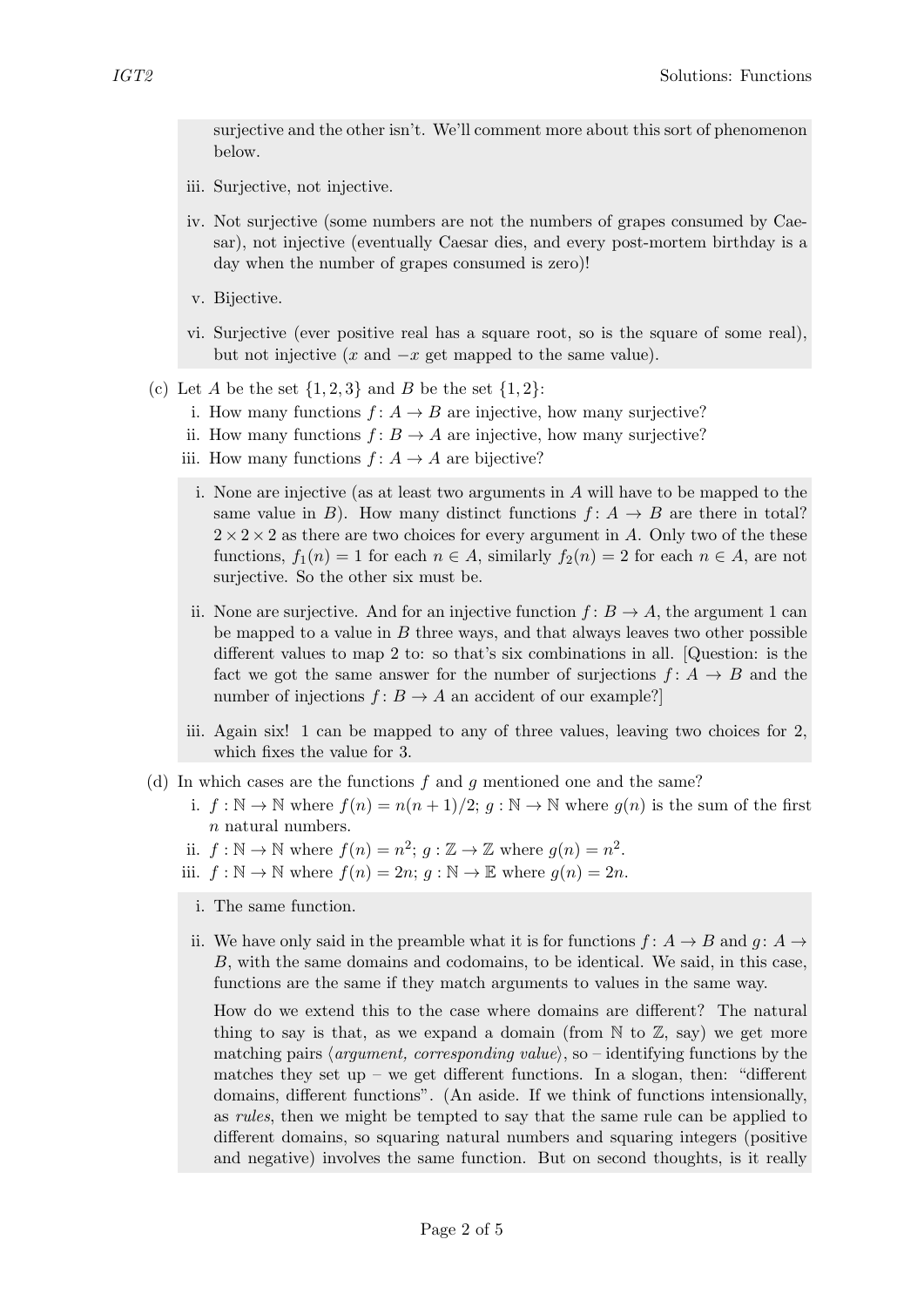exactly the same rule – after all, recall how we need to be taught how to extend multiplication from naturals to signed integers. In moving to a different domain, we are also extending (so changing) the functional rule. So after all, perhaps we would still need to indeed say "different domains, different functions", strictly understood.)

- iii. The rule "different domains, different functions" doesn't settle this case, though, where only the codomains differ (there is unnecessary stuff in one codomain, not the other). There are two ways to go here:
	- 1. Our extensional line on functions might be thought to be tantamount to identifying functions with their graphs, i.e. with the relevant set of pairs  $\langle argument, corresponding value \rangle$ . And on this view, the codomain is irrelevant to the identity of a function. Then, in this example,  $f$  and  $g$  would count as the same function.
	- 2. However, we noted  $f : \mathbb{N} \to \mathbb{N}$  isn't a bijection, and  $q : \mathbb{N} \to \mathbb{E}$  is. So if we want properties like being bijective to be intrinsic properties of a function, we will need to identify functions by their graphs (which, in the case of total functions, fixes their domain) and their co-domain.

The modern line is to prefer the second approach.

- 2. An inverse  $f^{-1}$  to a function f 'undoes' f's effect in other words, applying f and then applying  $f^{-1}$  to the result takes us back to where we started. More carefully, if  $f: A \to B$ is a function, then  $f^{-1}$ :  $B \to A$  is an inverse to f iff for all  $y \in B$ ,  $f^{-1}(y) = x$  iff  $f(x) = y$ , which implies  $f^{-1}(f(x)) = x$ .
	- (a) Prove that if  $f$  has an inverse, it has exactly one.
	- (b) Prove that  $f$  has an inverse iff it is a bijection.
	- (c) Assuming  $f: A \to B$  has an inverse, what function is defined by  $I(x) = f(f^{-1}(x))$ ?
	- (d) Prove that  $f: A \to B$  is a bijection, its inverse is a bijection.
	- (a) If g and h are both inverse to  $f: A \to B$ , then by definition, for all  $y \in B$ ,  $g(y) = x$  iff  $f(x) = y$  iff  $h(y) = x$ , so  $g(y) = h(y)$ , so these inverses are indeed the same function.
	- (b) i. Suppose  $f: A \to B$  is bijective. Then for every  $y \in B$ , there is one (because f is surjective) and only one (because f is injective)  $x \in A$  such that  $f(x) = y$ , so we can indeed legitimately define  $f^{-1} : B \to A$  by putting  $f^{-1}(y) = x$  iff  $f(x) = y$ and get a total, single-valued function.
		- ii. Suppose  $f: A \to B$  has an inverse. Then there is a function  $f^{-1}: B \to A$  such that  $f^{-1}(y) = x$  iff  $f(x) = y$ . Since  $f^{-1}$  must take a value for every  $y \in B$ , for each  $y \in B$  there must be a value of  $x \in A$  such that  $f(x) = y$  so y is surjective. And since for every  $y \in B$ ,  $f^{-1}$  takes a unique value  $x \in A$ , if  $f(x) = y$  and  $f(x') = y$ , then  $x = x'$  so f is injective.
	- (c) Given we have

$$
B \xrightarrow{f^{-1}} A \xrightarrow{f} B
$$

the result of applying  $f^{-1}$  and then feeding the result to f gives us a function  $I: B \to$ B. And since  $f^{-1}(y) = x$  iff  $f(x) = y$ ,  $f(f^{-1}(y)) = y$ , so in fact I is the identity function which maps an object in  $B$  to itself.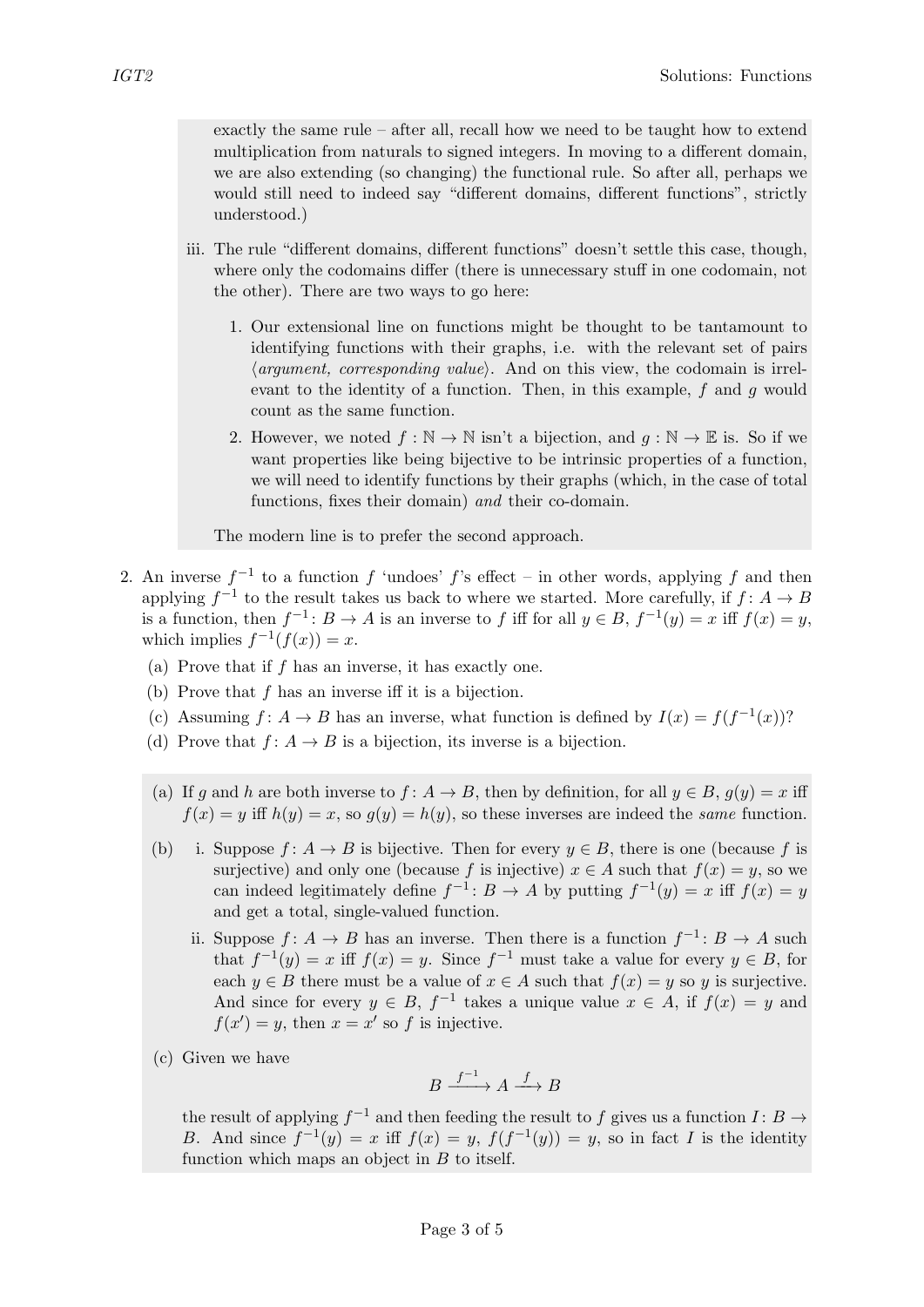(d) If  $f: A \to B$  is a bijection, we know it has an inverse  $f^{-1}: B \to A$ . Suppose  $f^{-1}(x) = f^{-1}(y)$ . Then  $f(f^{-1}(x)) = f(f^{-1}(y))$ , hence (by the previous argument)  $x = y$ , so  $f^{-1}$  is injective. Now take any  $y \in A$ . There is an  $x \in B$  such that  $f(x) = y$  – for just put  $x = f(y)$ 

and use the fact that  $f^{-1}(f(y)) = y$ . So  $f^{-1}$  is surjective too.

- 3. Given functions  $f: A \rightarrow B$  and  $g: B \rightarrow C$  (with the domain of g being the same as the codomain of f) their *composition* is the function  $(g \circ f)$  (read 'g following f'), where  $(g \circ f): A \to C$ , and for any  $x \in A$ ,  $(g \circ f)(x) = g(f(x))$ .
	- (a) When are  $(h \circ j)$  and  $(j \circ h)$  the same function?
	- (b) When are  $(h \circ (i \circ k))$  and  $((h \circ i) \circ k)$  the same functions?
	- (a) Suppose we have  $h: A \to B$  and  $j: C \to D$ . Then for there to be a composite function  $(h \circ j)$ , we need the domain of h to be the codomain of j, i.e.  $A = D$ . And for there to be a composite function  $(j \circ h)$ , we need the domain of j to be the codomain of h, i.e.  $C = B$ . So we have  $h: A \to B$  and  $j: B \to A$ . So we then have  $(j \circ h): A \to A$ and  $(h \circ j)$ :  $B \to B$ . Hence finally, if these are to be same, we need  $A = B$ . So  $(h \circ j)$  and  $(j \circ h)$  are the same function when, for some A, h:  $A \to A$  and  $j: A \to A$ ,

and for all  $x \in A$ ,  $h(j(x)) = j(h(x))$ .

(b) For  $(h \circ (j \circ k))$  and  $((h \circ j) \circ k)$  to be well-defined as functions, domains and codomains have to fit together so that, for some  $A, B, C, D, k: A \to B, h: B \to C$  and  $j: C \to D$ . Then we have both  $(h \circ (j \circ k)) : A \to D$  and  $((h \circ j) \circ k) : A \to D$ . Moreover, for all  $x \in A$ ,  $(h \circ (j \circ k))(x) = h(j(k(x))) = ((h \circ j) \circ k)(x)$ 

In sum, assuming they exist,  $(h \circ (i \circ k))$  and  $((h \circ i) \circ k)$  are always the same function. Which is why we can henceforth drop bracketing without harm.

Now dropping unnecessary brackets, given functions  $f: A \rightarrow B$  and  $q: B \rightarrow C$  show that

- (c) If f and g are injective, so is  $q \circ f$ .
- (d) If f and q are surjective, so is  $q \circ f$ .
- (e) If f and g are bijective, so is  $g \circ f$ .

Finally,

- (f) If f and g are bijective, what is the inverse function to  $g \circ f$ ?
- (c) By the definition of 'injective', we have for all  $x, y \in A$ ,  $f(x) = f(y) \rightarrow x = y$ , and for all  $u, v \in B$ ,  $g(u) = g(v) \rightarrow u = v$ . Whence  $g(f(x)) = g(f(y)) \rightarrow f(x) = f(y) \rightarrow$  $x = y$ . So,  $g \circ f$  is injective.
- (d) By the definition of 'surjective' applied to g, if we take an  $z \in C$ , there is some  $y \in B$ such that  $g(y) = z$ . And by the definition of 'surjective' applied to f, for that  $y \in B$ there will be an  $x \in A$  such that  $f(x) = y$ . So taking that  $z \in C$ , there will be an  $x \in A$  such that  $g(f(x)) = z$ . But z was an arbitrary member of C, so  $g \circ f : A \to C$ is surjective.
- (e) Trivial, given the conjunction of results (a) and (b).